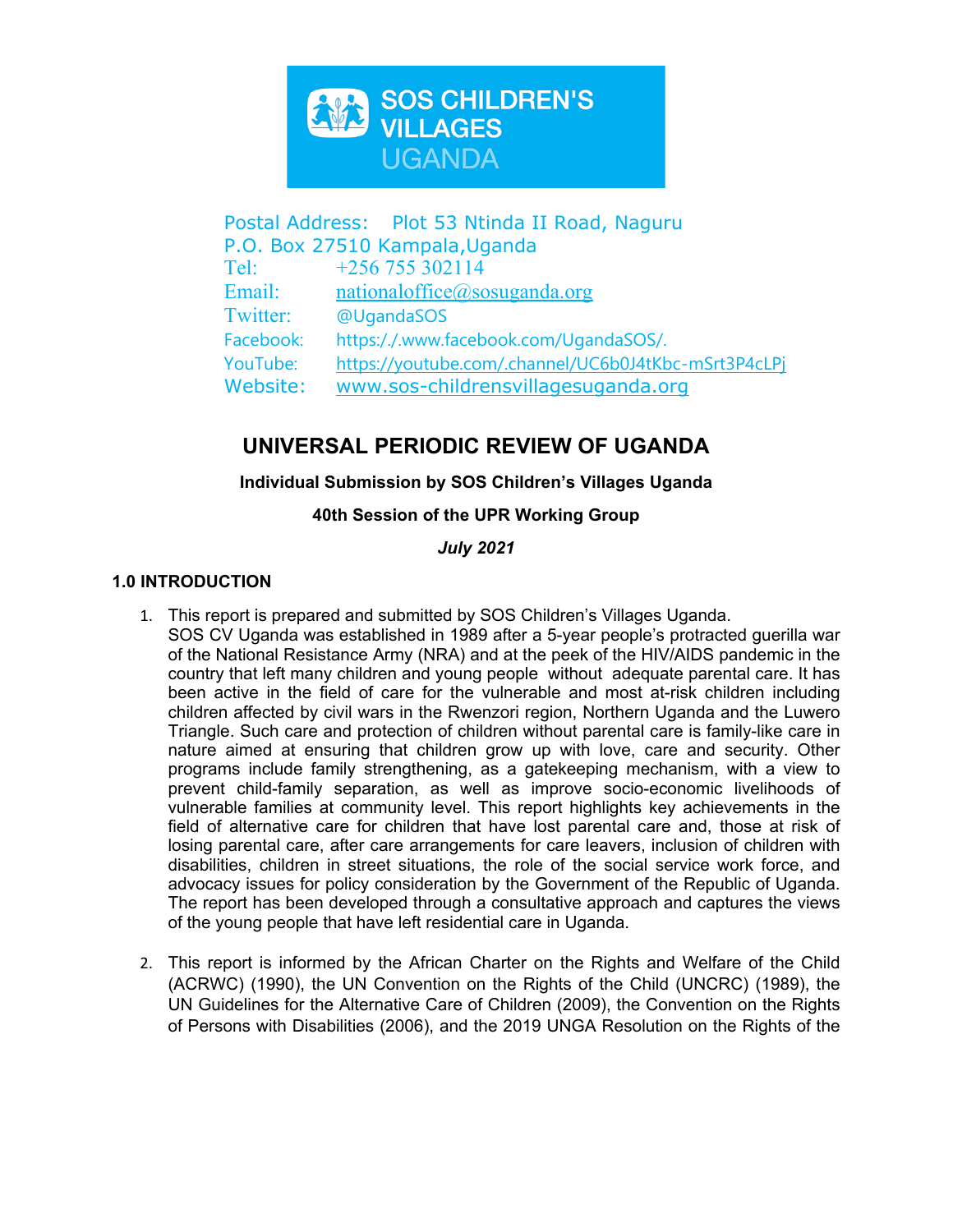$\mathsf{Child}^{\mathsf{1}}$ .

## **1.1 Overview of social welfare policy development in the country**

- 3. The Constitution of the Republic of Uganda (1995) $^2$  is the overriding national legal framework for ensuring that the rights of children and the general population are protected. The Children'<sup>s</sup> Act, Cap 59 (amended, 2016) provides the overarching legal framework, articulating constitutional provisions on children and emphasising the rights, protection, duties and responsibilities as contained in the UNCRC and the ACRWC.
- 4. Uganda is <sup>a</sup> signatory to several key international and regional conventions and protocols that provide the framework for global care reform and has ratified some (Appendix A). In so doing, the Government of Uganda is under the obligation to promote family care and family-based alternative care. Although Uganda is not <sup>a</sup> party to the 1993 Hague Convention on the Protection of Children and Co-operation in Respect of Intercountry Adoption, measures to address gaps regarding the same in an effort to safeguard children against elicit practices like trafficking have been put in place. For example, before granting an inter-country adoption order, the Court has to put into consideration the report of the Alternative Care Panel as established under the National framework for Alternative Care for Children in Uganda $^3$ .
- 5. Uganda has <sup>a</sup> strong national legal and policy framework related to childcare and protection (Appendix B). The principal legislation governing the care and protection of children is the Children's Act<sup>4</sup>. Several policies, strategies and action plans have been developed over the last decade. However, the existing laws and policies are inadequately disseminated, implemented, and enforced. This gap is largely attributed to <sup>a</sup> lack of adequate human, financial resources and effective coordination mechanisms between different actors. Secondly, there is no guidance on preparation and support for children and young people leaving care.
- 6. On 22<sup>nd</sup> June 2020, the Cabinet approved a National Child Policy (NCP) with emphasis on childcare and protection as one of the four national priorities and underscores the need to strengthen and support families to care for children and ensure access to quality and disability-inclusive alternative family-based care options for children without parental care. The Draft National Framework for Alternative Care (NFAC), initially developed in 2012, is currently under review to address specific gaps identified during the participatory care reform assessment conducted in 2018 and to reflect changes in the legislation.

<sup>&</sup>lt;sup>1</sup> The UN Resolution on the Rights of the Child adopted by the General Assembly on 18/12/2019 focuses on children without parental care and emphasizes the importance of children growing up in <sup>a</sup> family environment, the rights of children with disabilities with respect to family life, prohibits unnecessary separation of children from their families and the unlawful or arbitrary deprivation of liberty of children, thereby encouraging efforts to reunify families where it is in the best interest of the child. Children should not be separated from their families solely due to poverty or lack of access to resources.

<sup>&</sup>lt;sup>2</sup> Article 2 (1) provides "This Constitution is the supreme law of Uganda and shall have binding force on all other authorities and persons throughout Uganda." (2) If any other law or any custom is inconsistent with any of the provisions of this Constitution, the Constitution shall prevail, and that other law or custom shall, to the extent of the inconsistency, be void.

<sup>3</sup> <https://judiciary.go.ug/files/downloads/PJ%20Circular%20on%20Handling%20of%20Adoption%20Application.pdf> 4 Cap. 59 Laws of Uganda (as amended in 2016).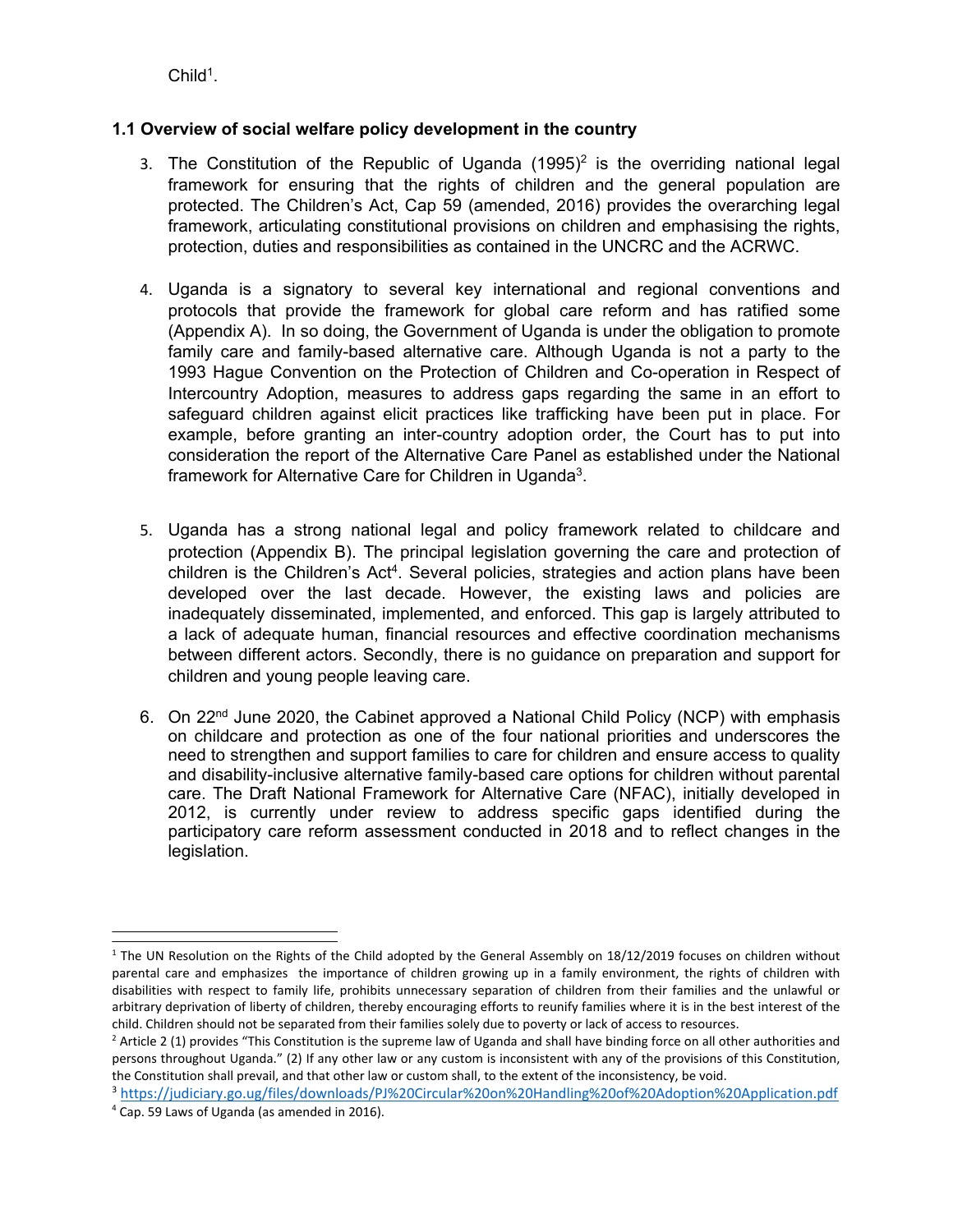7. It should be noted that, several guidelines and practice standards have been developed or are currently under development to support and enhance the provision of care for children without parental care (Appendix C). Most of these standards and guidelines are specific to different forms of alternative care, such as residential care. However, the implementation of existing guidelines and standards is inconsistent and enforcement mechanisms are generally weak.

### **1.2 Structural and functional capacity**

- 8. The Ministry of Gender, Labour and Social Development (MGLSD) is mandated to coordinate and oversee care reform and alternative care for children in the country with the Department of Youth and Children'<sup>s</sup> Affairs (DYCA) under the Directorate of Social Protection taking lead. Due to the decentralized system, the ministry has an oversight function though relatively limited, with its main responsibility being policy formulation, establishing minimum standards of service, technical backstopping, coordination and monitoring of childcare and protection services at sub national level.
- 9. Although the National Alternative Care Implementation Unit (ACIU) was established in 2014-15 within the Directorate of Youth and Children's Affairs to lead and coordinate the childcare reform process, the capacity of the Unit to fulfil its mandate continues to be hampered by limited human, material and financial resources. For example, the Unit currently has two staff and no fixed budget to undertake its activities. It mainly relies on external alternative care implementing partners, such as SOS Children'<sup>s</sup> Villages, Child Fund, Child'<sup>s</sup> i Foundation, UNICEF and other NGOs to implement different alternative care programs in the country.
- 10. The National Children Authority (NCA) was established by the Children (Amendment) Act 2016 No.9 "to provide <sup>a</sup> structure and mechanism, to guarantee proper oversight coordination, monitoring and evaluation of all policies and child rights based programs relating to the survival, development, protection and participation of the child and for other connected matters. However, the National Children'<sup>s</sup> Authority (NCA) is underfunded and thus rendered nonfunctional and therefore unable to provide multisectoral oversight to ensure effective delivery of childcare and protection services. Additionally, human resources and logistical challenges continue to constrain the ability of key institutions, both at the national and district level, to execute their statutory responsibilities.

#### **1.3 Children outside of protective family care or at-risk of losing parental care**

- 11. Over 56 per cent of the country'<sup>s</sup> population is below the age of 18 and approximately half (48.7 per cent) is younger than 15 years<sup>5</sup>. Many children in Uganda live outside of protective family care or in situations in which the ability of the family to remain together is at risk.
- 12. **Child poverty.** Poverty is widely recognized as <sup>a</sup> major driver of family and child vulnerability to <sup>a</sup> variety of risks and threats, including family-child separation. Based on the country'<sup>s</sup> national monetary poverty line, slightly less than <sup>a</sup> quarter (23%) of Ugandan children are identified as 'poor' or living in households that are below the

<sup>5</sup> Uganda Bureau of Statistics and ICF International Inc. (2017), the Uganda Demographic and Health Survey 2017, Kampala Uganda.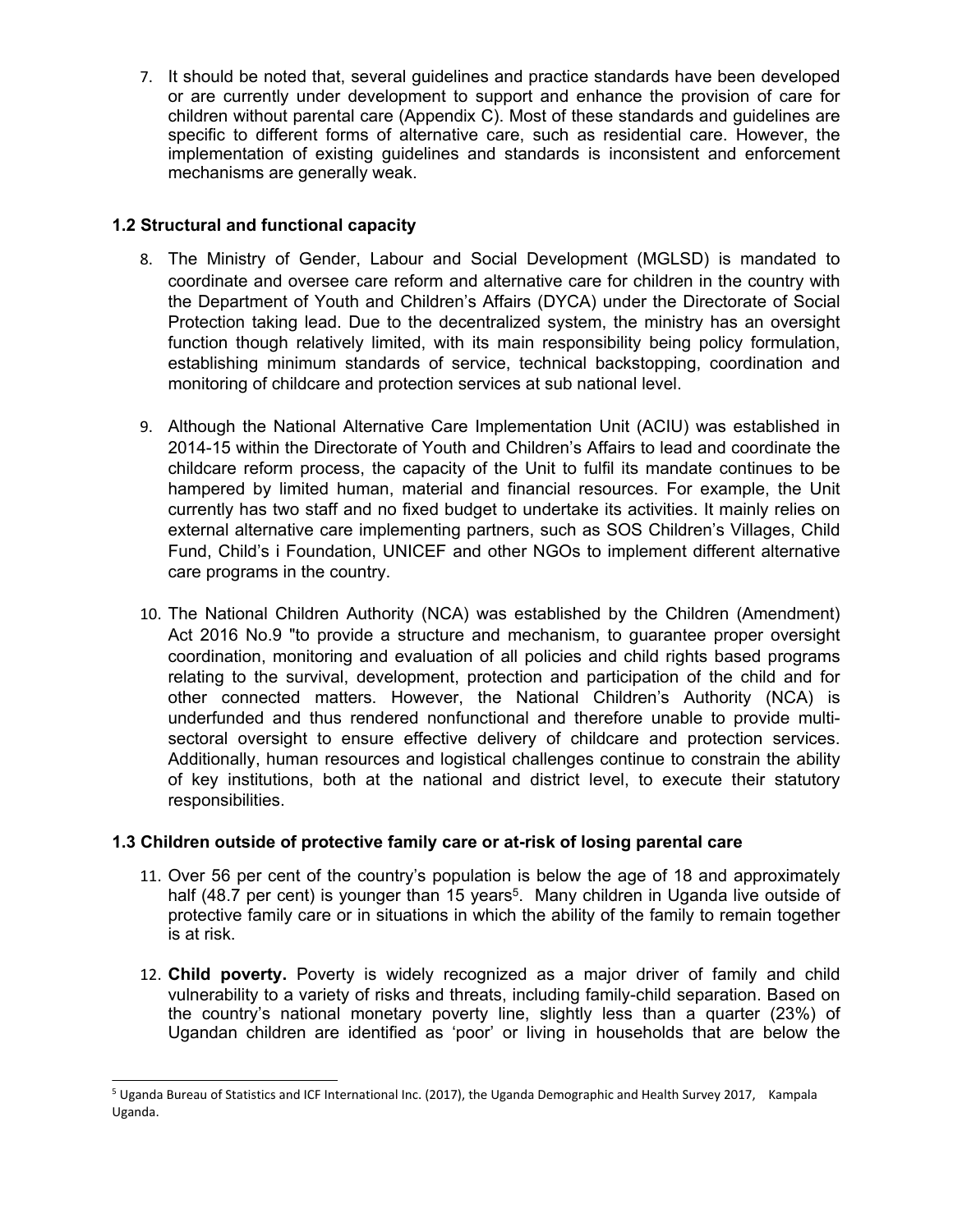poverty line<sup>6</sup>. More than half (56%) of Uganda's children experience multiple deprivations of essential needs and services $^7\!\!$  .

- 13. **Orphan-hood.** According to Ministry of Health<sup>8</sup>, nine per cent of the children have lost one or both parents. The rate of orphan-hood is more than eight times higher among children aged 15-17 compared to those aged 0-4 years, and significantly comparably higher in the Acholi-sub-region (13 per cent) than in the rest of the country. Although Ugandan communities have had strong extended family relations where upon the death of parents relatives take on the responsibility to care for the children, there has been <sup>a</sup> dramatic shift in social behavior brought about by rural-urban lifestyle and economic hardships.
- $\bullet$  **Children in residential care.** Estimates also indicate that between 40,000 to 50,000 children in Uganda live in residential care (also known as children'<sup>s</sup> homes). More than 64.4 per cent of children living in children'<sup>s</sup> homes have one or both parents living, and most children have <sup>a</sup> family network that could care for them, given the right support 9 . The most prevalent reasons that induce the placement of children in residential care, include but not limited to material poverty, abandonment, violence, abuse and neglect in the household, parental illness or death, and other social factors that affect family functioning (e.g. domestic violence/family conflict, marriage breakdown, remarriage).
- e **Children living and, or working on the streets**. It is estimated that 10,000 children are living and working on the streets in Uganda; although this figure is widely contested $^{\rm 10}$ .
- **Children with disabilities (CWDs).** Seven per cent of children aged 5 to17 years and four per cent of children aged 2 to 4 years have at least one form of disability<sup>11</sup>. CWDs are at risk of being placed in institutional care either because of culturally determined stigma and shame related to disabilities or because it is too difficult or expensive to take proper care of the child without adequate support.
- c **Unaccompanied and separated children (UASC).** Family separations in the context of forced displacement during humanitarian emergencies also remains an issue in Uganda. Based on data from the UNHCR $^{\rm 12}$ , at least 41,000 children were registered as unaccompanied and separated from their families as of June 2020.

#### **1.4 Continuum of care, prevention and response**

c **Family care and family-based alternative care.** Although the Government and partners have implemented some programs related to the delivery of services for children and families, targeted interventions to strengthen families and promote family care are weak and under-resourced. For example, investment in programs and services that prevent children from being separated from families as well as effective reintegration programs for children who are separated from families remain low. In addition, childcare and protection concerns are rarely considered as <sup>a</sup> distinct component for the design, implementation and evaluation of national social protection mechanisms, such as the Social Assistance Grants for Empowerment (SAGE). Further, investment in high-quality

<sup>6</sup> Ministry of Gender, labour and Social Development (2019). Situation Analysis of Children in Uganda, <sup>2019</sup> (MGLSD & UNICEF); retrieved from <https://www.inicef.org/uganda/reports/situation-analysis-uganda-2019>

<sup>&</sup>lt;sup>7</sup> Ministry of Gender, Labour and Social Development and UNICEF (2019).

<sup>8</sup> National Child Policy (2020)

<sup>9</sup> Walakira E.J, Ddumba Nyanzi I., Bukenya B. (2015). Childcare Institutions in Uganda and the Situation of Children in Care: <sup>A</sup> Baseline Survey Report for the Strong Beginnings Project, Kampala, Uganda: Terre des Hommes Netherlands.

<sup>&</sup>lt;sup>10</sup> Retrak (2018). Enumeration of Children on the Streets in Four Locations in Uganda.

<sup>11</sup> Uganda Bureau of Statistics (UBOS) and UNICEF (2018). Uganda Functional Difficulties Survey: Indicators Report, Kampala: Retrieved from:

[https://wwww.ubos.org/wpcontent/uploads/publications/07\\_2019Ugand\\_Difficulties\\_Survey\\_2017.pdf](https://wwww.ubos.org/wpcontent/uploads/publications/07_2019Ugand_Difficulties_Survey_2017.pdf) 12 (2020)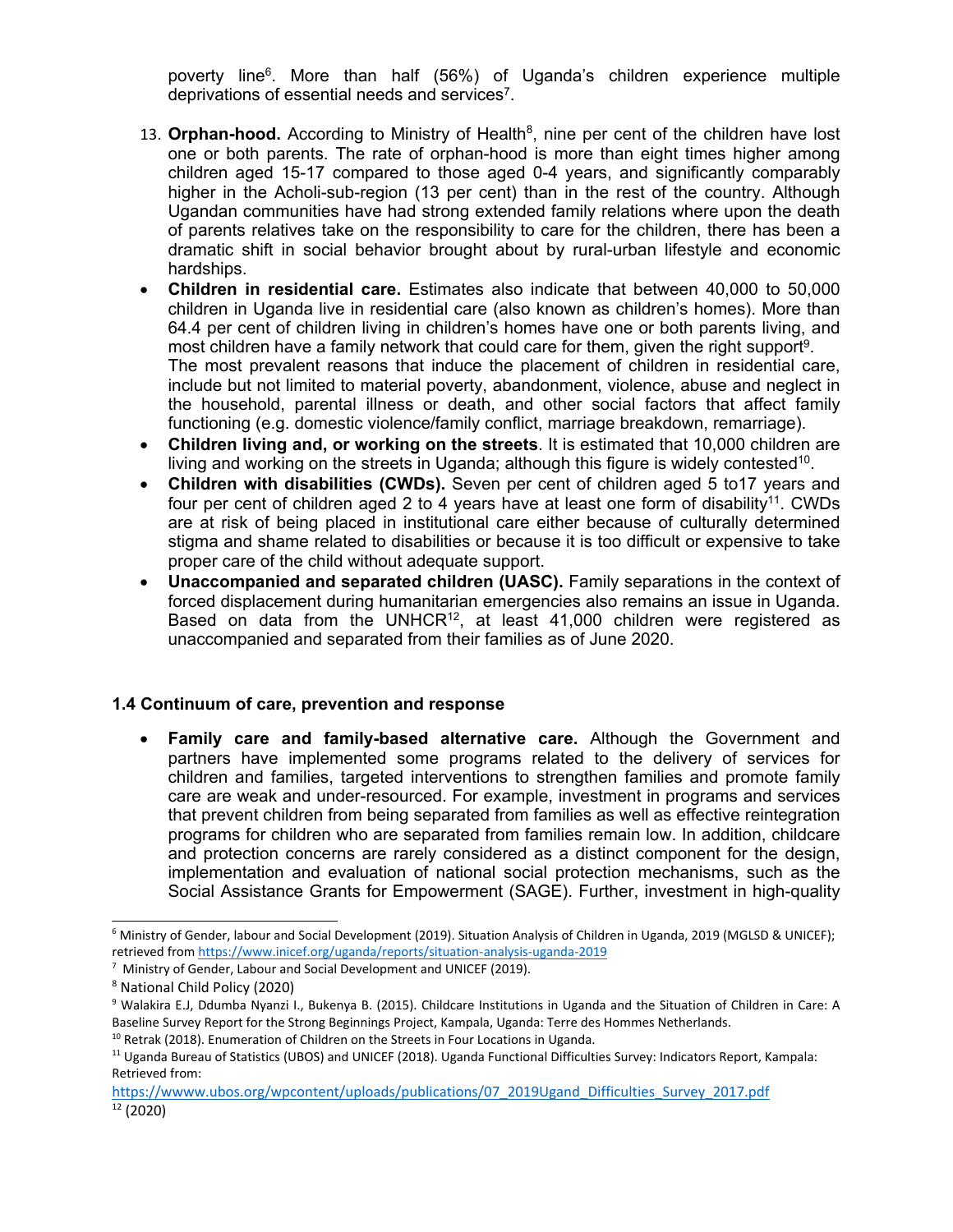family-based alternative care options for children without parental care tends to be sporadic rather than systemic. Less attention has also been given to how the best interests of children in informal care might be safeguarded.

- c Regulation, inspection and oversight of alternative care provision is seriously deficient. One of the core components of an effective care system is strong gatekeeping. However, apart from <sup>a</sup> few promising practices, the development and implementation of gatekeeping mechanisms remain <sup>a</sup> challenge. In Uganda, gatekeeping mechanisms are non-existent / minimal– an issue the care reform needs to address if it is to achieve longterm success. The government needs to prioritize family reintegration and gatekeeping reforms. For example, inspections of children'<sup>s</sup> homes are not regularly conducted as required and stipulated $^{\rm 13}$ .
- $\bullet$  In 2016, the Children Act was amended to address specific legal loopholes in the adoption legislation and institute stricter procedures for Inter-Country Adoption $^{\sf 14}$ . However, unethical practices, such as coercion or manipulation of birth parents, falsification of documents and bribery still persist. Most recently, the United States of America (USA) imposed financial sanctions and visa restrictions on two Ugandan judges and two lawyers over their part in fraudulent international adoptions involving more than 30 children.<sup>15</sup> It is for this reason that, the Judiciary came up with measures to address the flaws through Administrative Circular No. 2 of 2020<sup>16</sup> .

#### **1.5 Evidence and Data in relation to alternative care**

The Government of the Republic of Uganda does not have an integrated child protection management information system with information on alternative care. The information available is flimsy and originates from multiple sources. To this end, therefore, there is no reliable and consolidated information on the number and profile of children in informal care, especially traditional kinship.

#### **1.8 Deinstitutionalization and re-integration**

Deinstitutionalization alone is not an adequate goal, especially when it is 'number- driven', and runs the risk of putting children at further risk and perpetuating the cycle of returns to residential care. Hence, effective reintegration of children remains <sup>a</sup> challenge across the country. In this respect it is important to distinguish between reunification and reintegration – the latter being <sup>a</sup> process that requires an extended period of both preparation and follow-up for each child and family members. In a survey conducted in 2020 $^{17}$ , the youth emphasized that they were too isolated growing up in the child care institutions. As <sup>a</sup> consequence they often lack basic skills, affiliation and network which makes it challenging to integrate in to the local community. The youth often experience discrimination and prejudices concerning their background.

While there is some progress made in better preparing and supporting care leavers, this group of children and young people still remains underserved. Programming should address the needs of older children aging out of the residential care. These include: life- and educational opportunities; establishing family or community ties.

16

<sup>&</sup>lt;sup>13</sup> The approved (Homes) Rules, 2013

<sup>&</sup>lt;sup>14</sup> The amendment provides for a mandatory year in-country period of fostering to make it hard for foreigners to rapidly adopt Ugandan children. It makes intercountry adoption as the last resort, restricts guardianship to Ugandan citizens and mandates courts of judicature to cancel adoption orders obtained through fraud or misrepresentation. (sections 44,45,and 46 of the Children Act, Cap.59)

<sup>15</sup> [https://www.theguardian.com/global-development/2020/aug/18/uganda-to-us-adoption-scam-judges-and-lawyers](https://www.theguardian.com/global-development/2020/aug/18/uganda-to-us-adoption-scam-judges-and-lawyers%20sanctioned) [sanctioned](https://www.theguardian.com/global-development/2020/aug/18/uganda-to-us-adoption-scam-judges-and-lawyers%20sanctioned)

<https://judiciary.go.ug/files/downloads/PJ%20Circular%20on%20Handling%20of%20Adoption%20Application.pdf> <sup>17</sup> SOS Esatern & Southern Africa Federation (ESAF), Preparing for Leaving Care: Scooping findings (2020)